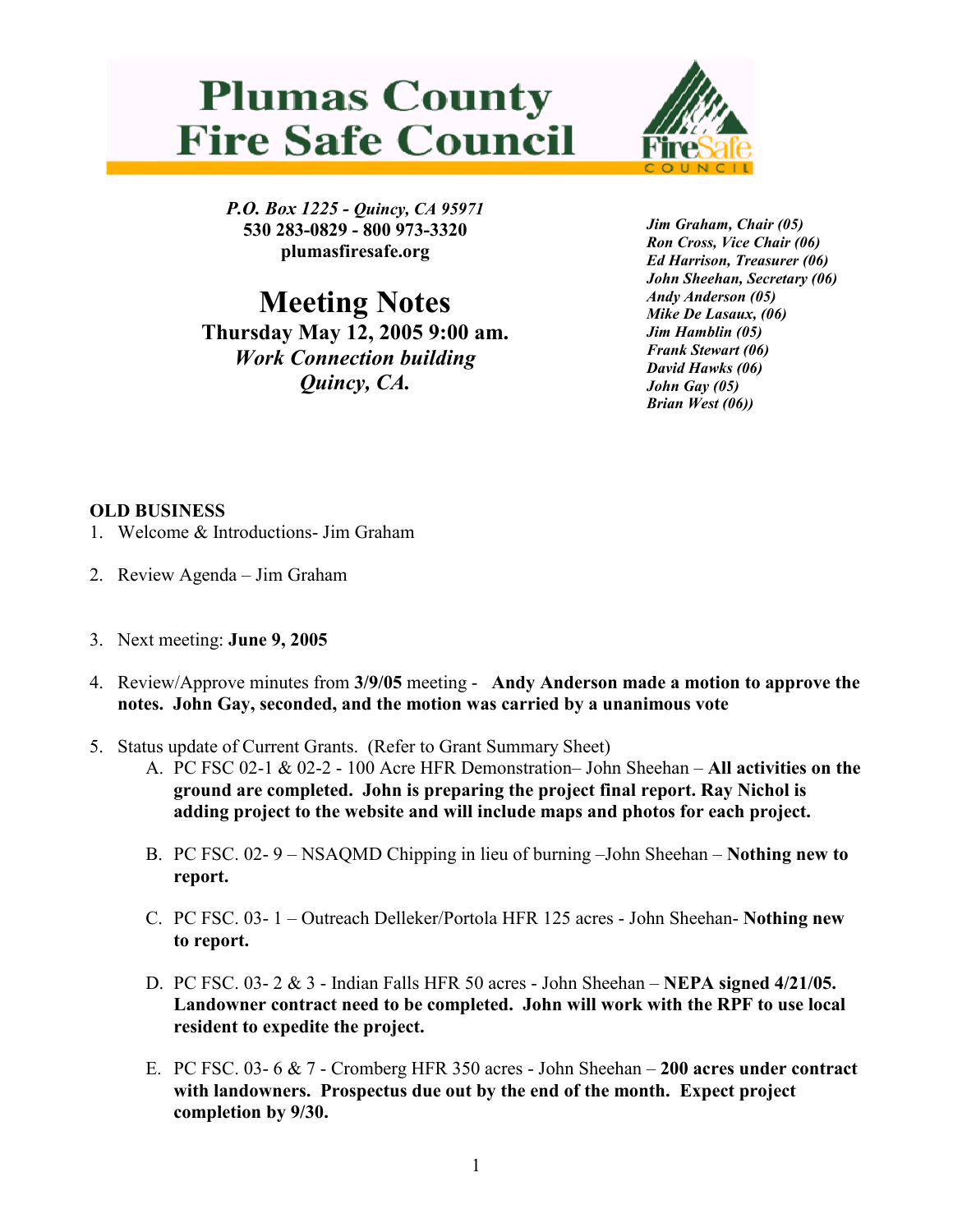- F. PC FSC 03–8 & 14 Project Development, and Coordination John Sheehan Nothing new to report.
- G. PC FSC 03–9 & 04-9 Graeagle Fuelbreak THP 200 acres John Sheehan Contracted RPF is sending in the THP to CDF for review & approval.
- H. PC FSC 03-10 & 11 Quincy CSD HFR 13 acres John Sheehan PNF signed contract modification. Contractor selected and expect project to be completed by 6/30.
- I. PCFSC  $03 12 \& 13$  Elderly/Disabled Defensible Space John Sheehan Contractors selected to accomplish 7 properties. 12 more residents being evaluated. Outreach efforts continuing. Two-thirds of the way through the goals and only 40% of revenues expended. Working with PNF to extend this project through the end of the year.
- J. PCFSC 03-16 100 acres Hazardous Fuel Reduction –Delleker North John Sheehan 97 acres harvested to date. Planning to continue treating acres with revenues generated.
- K. PCFSC 03-17 FSC Coordination CY04 John Sheehan 3 HFR RAC project grant proposals have been prepared for submission, by 5/13/05, for RAC's final consideration. Meeting agenda, notes and press releases continue to be prepared and distributed. Community Fire Plan presentations have been made to the County Board of Supervisors and City of Portola. Both have adopted the Plan.
- L. PCFSC 04-1, 2, & 8 C Road HFR John Sheehan Ron Cross expressed concern with the progress of this project and that project funded after theirs are receiving faster implementation. To better maintain project completion, milestones will be included into RPF contracts.
- M. PCFSC 04-3 & 10 Gold Mountain HFR John Sheehan Nothing new to report.
- N. PCFSC 04-4 & 12 Canyon Dam HFR Planning– John Sheehan FS specialist conducting field reviews. Marking is expected to begin this summer and the District plans to put the project out to bid in the fall.
- O. PCFSC 04-6 County Stewardship Proposal John Sheehan Nothing new to report.
- P. PCFSC 04-7 & 11 Red Clover (Genesee) HFR– John Sheehan **Marking and project** layout has started.
- 6. Grants Pending John Sheehan The following projects are being developed or pending: A. PC FSC Council Coordination – Title III - Plumas County Board of Supervisors have not acted yet on Title III requests. Expect they will make selection on 5/17.
	- B. Greenhorn HFR Title III & Title II Title III Plumas County Board of Supervisors has not acted yet on Title III requests. Expect they will make selection on 5/17. Title II proposal has been submitted. The RAC meets in June to make recommendations to the Forest Supervisor of the Plumas NF.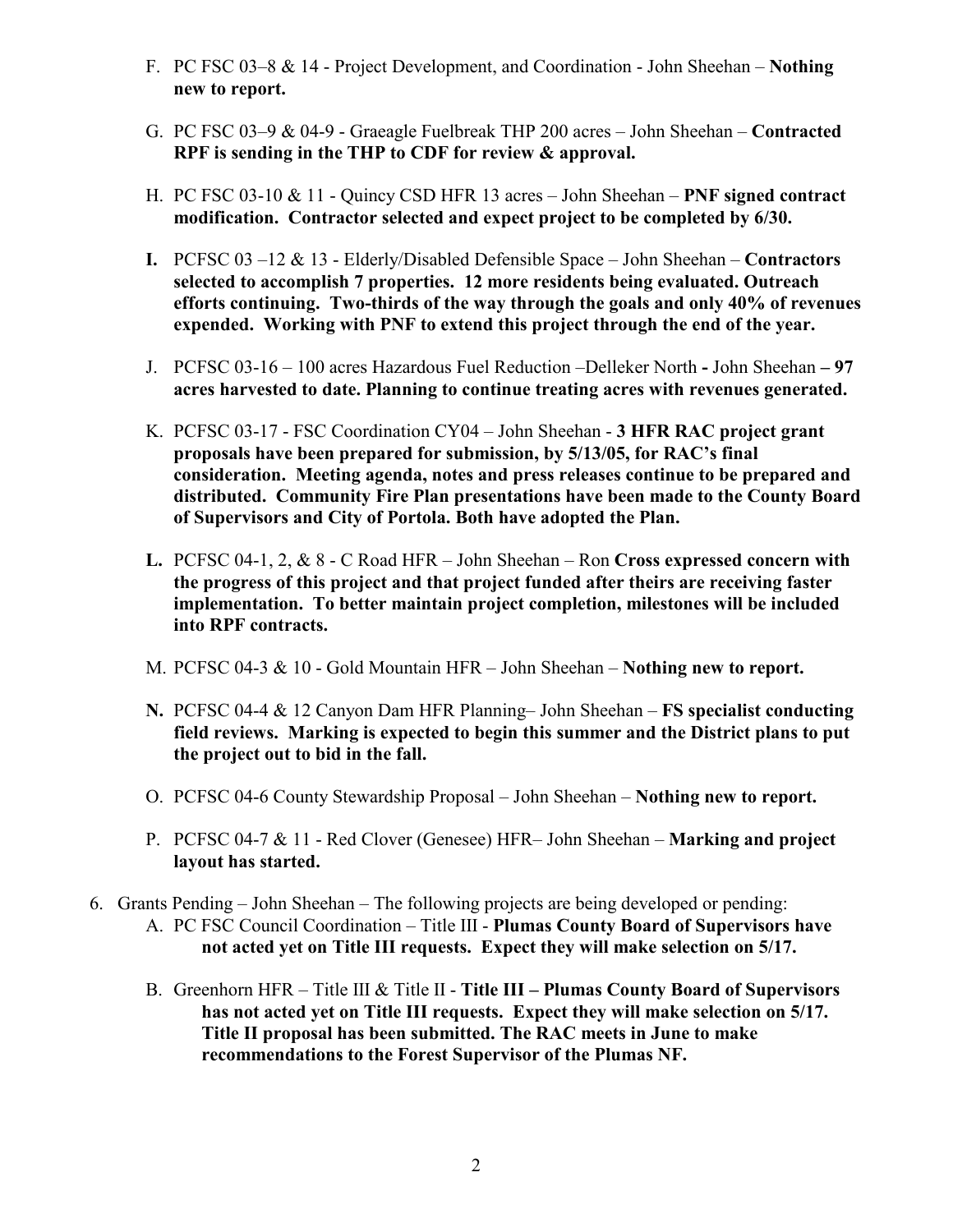- C. White Hawk HFR Title III, Title II & CA FSC (CDF Prop 40) Title III Plumas County Board of Supervisors have not acted yet on Title III requests. Expect they will make selection on 5/17. Title II proposal has been submitted. The RAC meets in June to make recommendations to the Forest Supervisor of the Plumas NF. Depending on the outcome of the RAC's recommendations, PC FSC will decide whether or not to further pursue CDF prop 40 funding, due to some limitations.
- D. Grizzly Creek HFR Title III, Title II & CA FSC (CDF Prop 40) Plumas County Board of Supervisors have not acted yet on Title III requests. Expect they will make selection on 5/17. Title II proposal has been submitted. The RAC meets in June to make recommendations to the Forest Supervisor of the Plumas NF. Depending on the outcome of the RAC's recommendations, PC FSC will decide whether or not to further pursue CDF prop 40 funding, due to some limitations.
- E. Mohawk Vista HFR Title III Plumas County Board of Supervisors have not acted yet on Title III requests. Expect they will make selection on 5/17.
- 7. HFQLG –HFR project overview/relation to communities Opportunities Project mapping integration involving US FS, CDF and Fire Safe Council - PNF's fuel reduction out year program of work - John Gay –
	- a. LNF Young Pine II Project Mary Lou Mini No representative from LNF to make the presentation.
	- b. PNF MT. Hough Diamond Landscape Analysis Kristina Wineberg Presentation of the planned project area and maps for the planned Diamond Project.
	- c. PNF MT. Hough 2007 Out Year Program Maria Garcia Discussion of the potential to develop collaborative PC FSC & PNF projects in and around communities at risk and WUI's in the Indian Valley Area. Maria solicited FSC comment and would like to hold co-sponsored public meetings in June. Mike De Lasaux made a motion to form a committee to work with the Mt. Hough RD on this project. The motion was seconded by David Hawks and carried unanimously. The committee is Mike De Lasaux, Frank Stewart, and Brian West
	- d. La Porte private  $\&$  public land HFR John Sheehan PC FSC received a request from Brian Price of La Porte proposing an HFR project on private & public lands in their community. The request was forwarded to Maria Garcia to get input from the Feather River RD
- 8. Update on the Plumas County Community Wildland Fire Plan.– Jerry Hurley Community Fire Plan presentations were made to the County Board of Supervisors on 4/19, and the City of Portola on 5/11. Both have adopted the Plan.

Jim Graham asked that members, who helped develop the Plan, now work with the County to on code changes to implement the mitigation recommendations. The fist meeting will occur at 8:oo am prior to the June PC FSC meeting. This item will continue on the agenda.

- 9. Meadow Valley Lawsuit Mike De Lasaux –The Forest Service Decision was upheld by the presiding Judge. More information can be obtained from the QLG website.
- 10. Committee report on recommendations for fuel reduction treatment areas of public lands around communities, beyond HFQLG. – Frank Stewart- Committee to begin working with Mt. Hough RD on 2007 out year projects around Indian Valley.